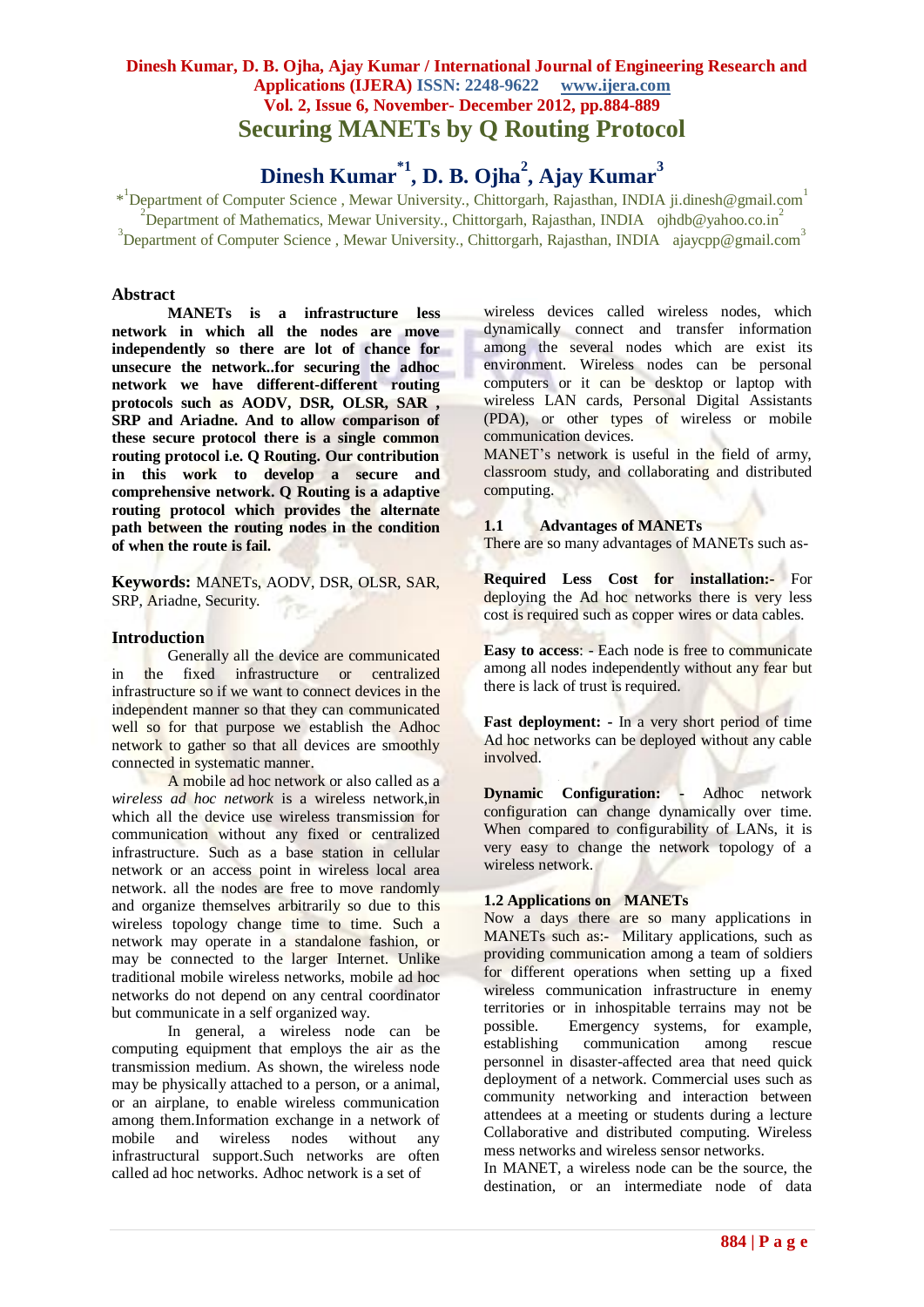transmission. When a wireless node plays the role of intermediate node, it serves as a router that can receive and forward data packets to its neighbour closer to the destination node. Due to the nature of an ad-hoc network, wireless nodes tend to keep moving rather than stay still. so the network topology changes from time to time.

#### **Problem in MANETs**

The main problem in MANETs is that MANETs do not have a fixed infrastructure and may not have constant access to the Internet central authorities. As a result, the existing security services embedded in the internet may not be available to MANET applications. Generally there are three types of problem in MANETs these are trusted communication and trusted identity, trusted application,

#### **1.3.1 Trusted Communication in MANETs**

Due to the lack of infrastructure, a node can potentially establish a direct connection with another node by roaming into its wireless signal range, which by passes any pre-deployed choke points. A more general issue than protecting nodes from being attacked by their network peers is how to assure secure communication and proper collaboration among all participant entities. This is important especially for spontaneously formed MANETs, Moreover, in client server applications, the goal of application communication policy is usually server-centric, meaning that it aims at protecting the server from unauthorized access from the client.

#### **1.3.2 Trusted Identity in MANETs**

Generally in MANET all nodes are moves frequently so if any one node sends message to another node so there is lot of chance to damage the message because we can identify which node sends the packet. So authenticating a node can be further reduced to the problem of authenticating the node's public key. In the infrastructure based networks, the public key can be sealed in a digital certificate signed by a third-party i.e. certificate authority (CA). so C A verify the certificate with the CA, the public key is authenticated.

#### **1.3.3 Trusted Application in MANETs**

There are many applications run independently in infrastructure based or infrastructure less network so it is very typical to identify the particular applications suppose in client server architecture the client and server applications running in infrastructure based network so there is necessary to maintain the trust between the client and server. so the client and server provide the relationship among the business companies**.** For a client in client-server applications running in infrastructure based networks, the trustworthiness of the server

application itself is usually of little concern. More attention is paid to ensure the trustworthiness of the server's owner.

## **2. MANET Routing Protocol**

In a network if one node sends message to another node which it cannot reach properly so for that purpose we have AODV and DSR protocol so it send the message to its neighbouring nodes which it cannot directly communicated.

AODV and DSR are the most popular ondemand protocols. they enable nodes on the network to pass messages, via their neighbours, to nodes with which they cannot directly communicate. This is achieved by discovering routes along which messages can be passed and they ensure that these routes are devoid of loops and try to find the shortest possible path. Further, they are also able to handle changes in routes and can create new routes if there is an error or change in topology, which is a very important requirement for routing in MANETs.

## **2.1 Secure Routing Protocol (SRP)**

Secure Routing Protocol provides the guarantee the acquisition of accurate topological information and also that a node initiating the route discovery process would be able to discard replies from malicious nodes which are claiming false topological information, thus it provides maximum safety. Although it prevents the black hole attack and also the attacks due to incorrect routing information, SRP does not solve the problem of protecting transmitted data but it handled by the Secure Message Transmission Protocol.

#### **2.2 Security-Aware Ad hoc Routing (SAR)**

SAR is just used to discover routes efficiently. Though, it is unable to clearly state how to use it as such SAR prevents a few attacks such as spoofing and the black hole attack among others or It provides the generalized way of providing security to routing protocols.

#### **2.3 Authenticated Routing for Ad hoc Networks (ARAN)**

It is a secure routing protocol based on the on-demand protocols. It is used to assign the digital certificate to every node so that they can be identify the every node in the network. Generally it is use asymmetric cryptography and there is third party i.e. (DCA) digital certification authority (CA) which assigns a digital certificate to every node on the network. There are five major parts in ARAN those are- Discovery, Certification, Route Maintenance, Authenticated Route and Key Revocation. All nodes that want to enter the network must request a certificate from the CA. if any node want to send message to other node so first of all it starts the communication by sending the route discovery packet and the target node replies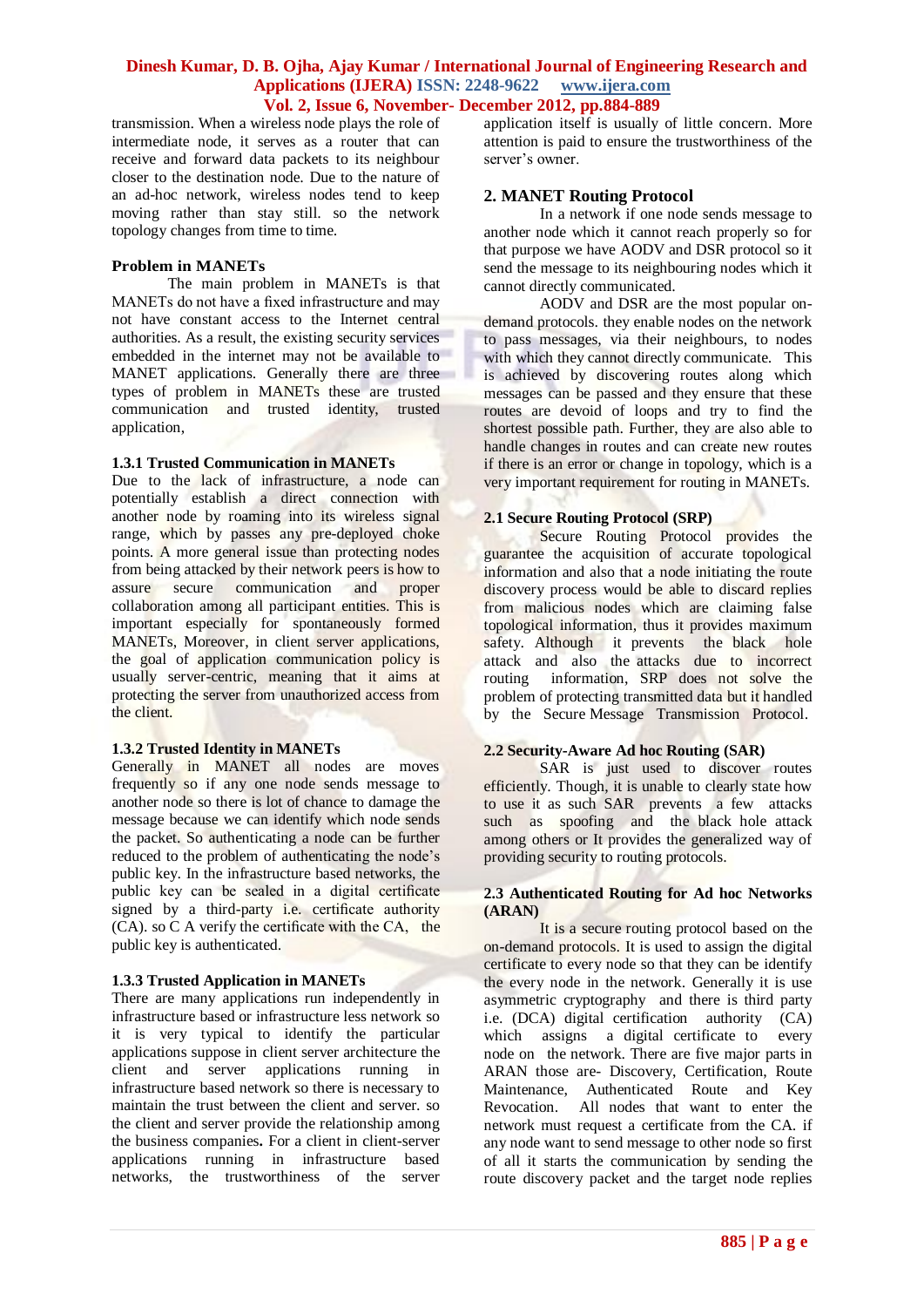with an route request packets to the initiator, where it is verified. Every node on any particular route that receives a route request strips the signature and certificate of the previous node and appends its own into the packet before sending it to other node.

#### **2.4 Secure Adhoc On Demand Distance Vector Routing (SAODV)**

There are two method such as route requests and route replies are authenticated to guarantee their integrity and authenticity. The source node signs the routing message with its private key, and the recipient nodes verify the signature using the public key of the source node. So hop count must be incremented at each hop, the sender is unable to sign it. If there is need some modification in intermediate node so there is hash chain mechanism is used to prevent any modification or tampering of the hop count by hostile intermediate nodes. In SAODV, an RREQ packet includes a route request single signature extension (RREQ-SSE). An upper bound for the hop count is chosen by the source node and it generates a one-way hash chain. The length of this one-way hash chain equals the maximum hop count incremented by one. The route request and the anchor of this hash chain are both signed by the source node and both are included in the RREQ single signature extension (RREQ-SSE).

#### **2.5 ARIADNE**

It is a robust protocol based on Dynamic Source Routing that has been used broadcast authentication technology. Ariadne makes use of symmetric key cryptography. It also uses a one way hash along with a MAC using a shared key between the source and the destination.

#### **3. Security Aspects in MANETS**

The ultimate goals for MANETs is to provide security services, such as authentication, integrity, confidentiality but there are common security services which are as follow.

#### **3.1 Availability**

Availability provides the continuity to the service despite of various attacks. It maintain the serviceability throughout the network. For example, on the physical and media access control layers, an adversary could employ jamming to interfere with communication on physical channel while on network layer it could disrupt the routing protocol and continuity of services of the network.

#### **3.2 Integrity**

Integrity ensure the registration of the authorized party so that they can only allowed to modify the information or message**.** Integrity guarantees that the authorized parties are only

allowed to modify the information or messages. It also ensures that when the message is being transmitted it will never corrupt. As with confidentiality, integrity can apply to a stream of messages, a single message or selected fields within a message. A connection-oriented integrity service, one that deals with a stream of messages assures that messages are received as sent, with no duplication, insertion, modification, reordering, or replays.

#### **3.3 Confidentiality**

Confidentiality ensures that certain information is only readable or accessible by the authorized party. Basically, it protects data from passive attacks. Transmission of sensitive information such as military information requires confidentiality.

#### **3.4 Nonrepudiation**

Generally norepudiation is useful for detection and isolation of compromised nodes. Nonrepudiation prevents either sender or receiver from denying a transmitted message. Thus, when a message is sent, the receiver can prove that the message was in fact sent by the alleged sender. On the other hand, after sending a message, the sender can prove that the message was received by the alleged receiver.

### **3.5 Authentication**

By authentication only valid parties are having right to access and supply the message from one node to other node**.** It is concerned with assuring that a communication is authentic. In the case of a single message, such as a warning signal or alarm signal, the function is to assure the recipient that the message is from the source that it claims to be from. Without authentication, an Security Services adversary could discard the node so gaining unauthorized access to resource and sensitive information and interfering with the operations of the other nodes.

#### **3.6 Scalability**

Scalability is the important factor in security services and it is not directly related to security

it is very important issue that has a great impact on security services. An ad hoc network may consist of hundreds or even thousands of nodes. Security mechanisms should be scalable to handle such a large network. Otherwise, the newly added node in the network can be compromised by the attacker and used for gaining unauthorized access of the whole system.

#### **4 Security Attacks in MANETs**

There are two types of Attacks such as passive attacks and active attacks.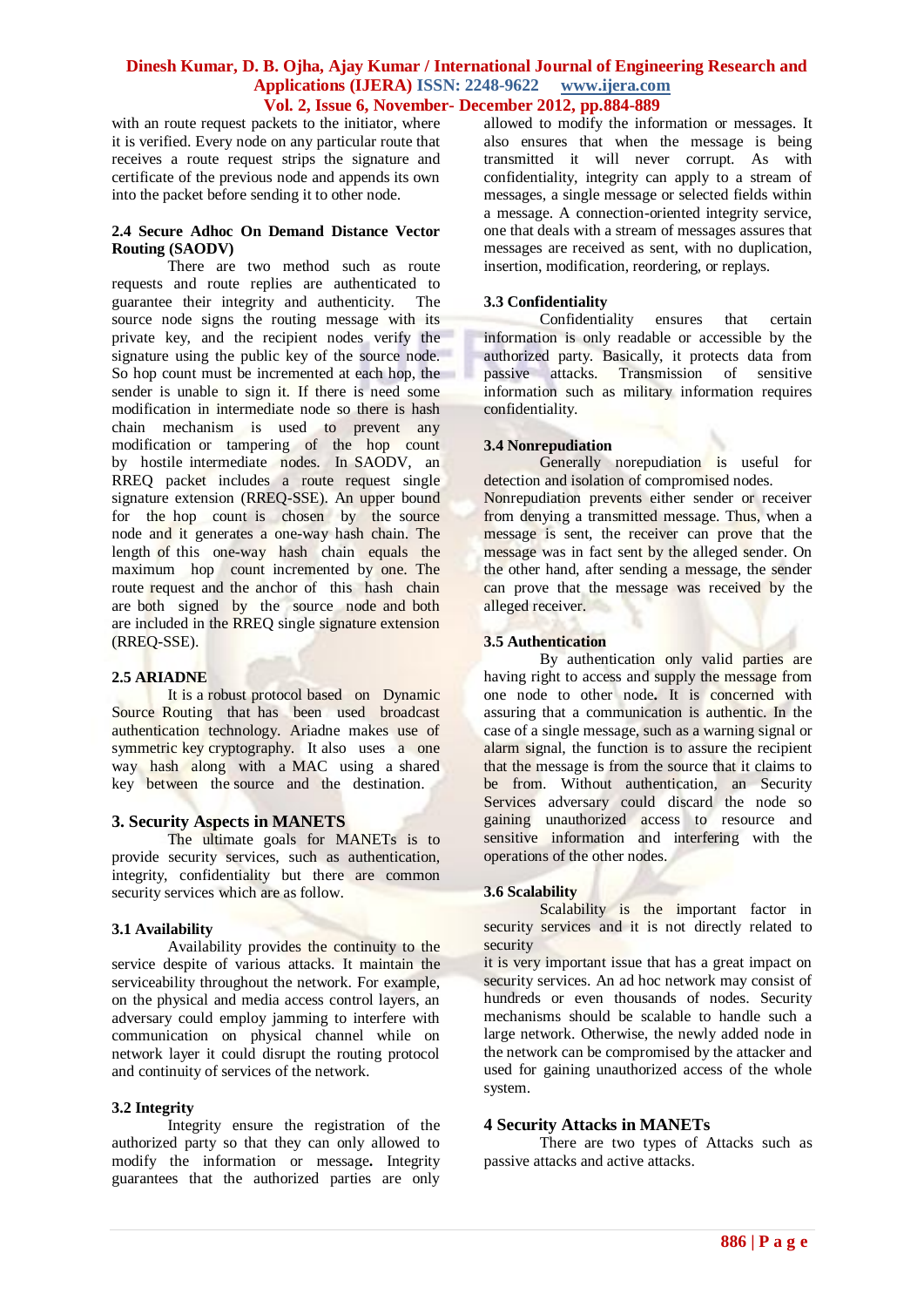**Passive attacks:** A passive attack does not disrupt the normal operation of the network, in this detection of the passive attack is very difficult so the detection of the network is get affected.. Attacker snoops the data exchanged in the network without altering it. One of the solutions to the problem is to use powerful encryption mechanism to encrypt the data being transmitted.

**Active attacks**: An active attack attempts to alter to destroy the data being exchanged in the network there by disrupting the normal functioning of the network. Active attacks can be internal or external. External attacks are carried out by nodes that do not belong to the network. Internal attacks are from compromised nodes that are part of the network.

#### **4.1 Attacks Using Fabrication**

In this the intruder generates false routing messages, such as routing updates and route error messages, in order to disturb network operation or to consume other node resources. A number of fabrication based attacks are presented below

#### **4.1.1 Resource Consumption Attack**

In this type of attack a malicious node deliberately tries to consume the resource such as battery power, bandwidth, etc of other nodes in the network. The attacks could be in the form of unnecessary route request control message or forwarding of stale information to nodes.

#### **4.1.2 Rushing Attack**

On demand routing protocols that use route discovery process are vulnerable to this type of attack. An attacker node which receives a "route request" packet from the source node sends the packet quickly throughout the network before other nodes which also receive the same "route request" packet can react.

#### **4.1.3. Black hole attack**

In this type of attack, a malicious node falsely advertises good path such as shortest path to the destination node during the path impersonation. such as masquerading or spoofing , modification, fabrication and replication. Both passive and active attacks can be made on any layer of the network protocol stack.

#### **4.1.4 Gray hole attack**

The gray hole attack has two phases. In the first phase, a malicious node exploits the AODV protocol to advertise itself as having a valid route to a destination node, with the intention of intercepting packets, even though the route is spurious. In the second phase, the node drops the intercepted packets with a certain probability. This attack is more difficult to detect than the black hole attack where the malicious node drops the received data packets with certainly.

#### **5 Preliminaries**

All the routing protocols are work in OSI model under the frame of data link layer and network layer. In data link layer there is one hop connectivity and frame transition. But in network layer there is routing and data packets forwarding [Zhou and Haas(1999), Komninos, Vergados and ouligeris(2007), Kong(2002)]. Data link layer protocols provide the connections between neighbouring nodes and will also provide the accuracy of the transmitted frames. As routing protocols exchange routing data between nodes, as a result, they would maintain routing states in each node. Based on routing states, data packets are transmitted by mediated nodes

along an established route to the destination. The detection procedure, tried to detect the unauthorized nodes. This phase of our scheme is based on Komninos and et al.'s framework and use a non-interactive zero knowledge technique [Komninos, Vergados and ouligeris(2007).

*Q* -Routing [Boyan & Littman (1994)] is an adaptive packet routing protocol for static networks based on the *Q* -learning works. It is essentially a version of the distributed Bellman-Ford algorithm. The algorithm allows a network to continuously adapt to congestion or link failure by choosing routes that require the least delivery time. When a route becomes congested or fails, *Q* routing learns to avoid that route and uses an alternate path. Due to its adaptive nature, we might expect that *Q* -routing would also work well in the mobile ad-hoc setting. *Q* -routing is a direct application of

Watkins' *Q* learning [Watkins (1989)] to the packet routing problem. Each node in the network runs its own copy of the *Q* routing algorithm. A node *x* faces the task of choosing the next hop for a packet destined for some receiver node *d* . Using Q-routing, it learns the expected delivery times to *d* for each possible next hop *y* , where each possible next hop y is a neighbor node connected to *x* by a network link. Formally, *Q* -routing keeps *Q* tables  $Q_x$  for each node x and updates these tables at each time period t as follows:

 $Q_s^a$  (m, b) =  $\alpha(y_s^a + \textit{min}_c \ Q_{s-1}^b \ (m, c) ) + (1 - \alpha)$  $Q_{s-1}^{\alpha}$  (**m**, **b**) where  $0 \le \alpha \le 1$  is parameter that controls the learning rate, here ys is the time where current packet is spent on the buffer at node a. and s is the time spent period.and U is the estimated cost which are bouded each state m with U.

so  $U = min_c Q^a$  (m,c) [ y chang T ho and LP Kaelbling  $(2003)$ ] is the value of a state is the estimated time for a delivery a packet from the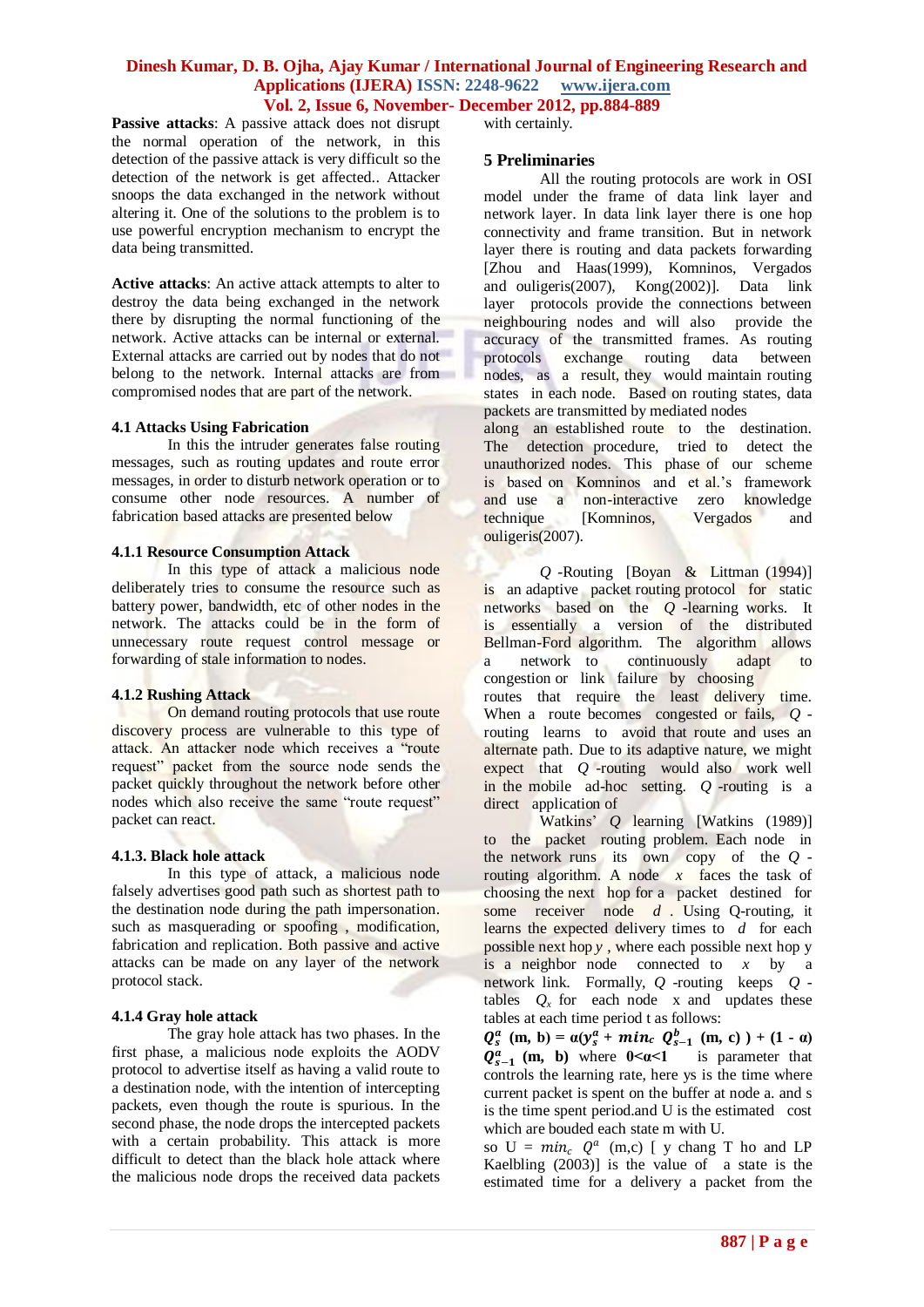currunt node a to destination node m via node c. when the nodes are once analyzed then the value associated with each state- action pair so they simply adopt the greedy policy. When a node receive a packet for destination m. so before sending the packet to it. It sends the packet to its neighboring nodes b with the lowest estimated deliver time  $Q^a$  (m,b) and neighbor node are defined as the node with in the transmission range. So there are main difference is the neighbor node b may appear or disappear quite frequently due to node mobility.

When node b moves out of range we set the estimated delivery time to m via b to  $\infty$ . i.e.  $Q^a$  (m, b) =  $\infty$ 

When node **b** moves into range we optimistically bias encourage exploration. i.e. node a will always try to sending packets via a node b which are belong to its range. But in the case of high delivery estimated time then node a will quickly revert to its original behavior. Since  $Q^a$  (m, b) will be updated in short period to its estimated value otherwise nod a will send packets via node b for a good delivery time.

#### **6 Result**

let us consider  $M_{first}$  and  $M_{second}$  nodes are verified when node x1 enter in the MANETs.so after that its authentication is done by neighboring nodes m first and m second, so there is new route will be created between nodes. When the node x1 is verified as a valid node in the MANET. So routing and transmitting packets would be done through them. In wireless environments there is not interactive zero protocol and not suitable because they exchange many message and this case network efficiency will be decrease so there are non interactive zero knowledge protocol are suitable for MANET.

In this the node do not need to exchange message to verify their identity to the nodes m first and m second. and generate that discrete logarithm of  $p_1 = x^{m_1}$  and  $p_2 = y^{m_2}$  with base x and y.

## **7Implementation**

After convincing that discrete logarithms build linear equation to m first and m second so that there is equation:  $e_{m1} + f_{m2} = U \pmod{1}$  where e, f, l are integers and l is a large prime number. And u is the constant cost. and  $m_1$  and  $m_2$  are two time interval so after that we calculate the equation  $p_3$  $=$  r  $m_3$  and  $p_4 =$  i  $m_4$  and solve e  $m_3$  + f  $m_4$  $=$  o(mod l) and after that message send to m first by node  $x_1$  is  $p_5 = xm_3$  and for node  $x_2$  the message is  $p_6 = ym_4$  so we apply hash function by m first and m second to  $x_1$  i.e.

 $p_7 = H(x, y, e, f, u, p_1, p_2, p_5, w_6)$  and applying some validation of  $p_5$   $p_6$  by  $x_1$  again we get

message  $p_8 = m_3 - p_7$  m1(mod l) for  $m_{first}$  and  $p_9 = m_4 - p_7 m_2 \pmod{1}$  for  $m_{second}$  and that calculate  $M_{first}$  and  $M_{second}$   $p_{10}$  =  $x^{p8}$   $p_1^{p7}$ ,  $p_{11} = x^{p9} p_2^{p7}$  and  $p_{12} = H(x,y,e,f,u, p_1,p_2)$ ,  $p_{10}$ ,  $p_{11}$ ) and e  $p_8$  + f  $p_9$  and  $p_7$  u(mod l) so after analysis  $M_{first}$  and  $M_{second}$  if  $p_8 \neq p_4$  and  $p_9 \neq p_5$  so  $p_{10} \neq p_6$  so  $x_1$  is not reliable and if  $ep_5 + fp_6 \neq p_4 \mu \pmod{1}$  so the identity of  $x_1$  is not authorized.

## **8 Conclusions**

In this article we provide descriptions of several routing schemes proposed for ad hoc mobile networks. We provide a classification of these schemes according to the routing strategy (i.e., table-driven and on-demand). The field of ad-hoc mobile networks is rapidly growing and changing, and while there are still many challenges that need to be met, it is likely that such networks will see widespread use within the next few years.

Q Routing is the protocol which providing new route when the route is fail between the routing node in MANET and it also explains how to make optimal decision for solving the routing problem and it is also useful to finding the optimum route and recognizes the unauthorized intruder in MANET.

We have discussed security issues related to integrated mobile ad hoc network (MANET)-Internet and stand alone MANET. The proposed mechanisms until now have solved many security issues related to integrated MANET-Internet communication but they have not solved them completely. So, we can design a security mechanism by which we can minimize or completely remove many of those attacks.

In future, we will propose to design a robust framework that uses minimal public key cryptography to avoid overload on the network and uses shared key cryptography extensively to provide security. The performance analysis of the protocol shall be done using NS-2 simulation software. It is expected that it shall minimize the security attacks due to both integrated MANET-Internet and stand alone MANET.

## **References**

- [1] J. Kong, Adaptive Security for Multilayer Adhoc Networks, Special Issue of Wireless Communications and Mobile Computing, John Wiley Inter Science Press, 2002.
- [2] Y. Chang, T. Ho and LP. Kaelbling, Multiagent learning in mobilized ad-hoc networks, AI Lab Memo, AIM-2003-025, 2003.